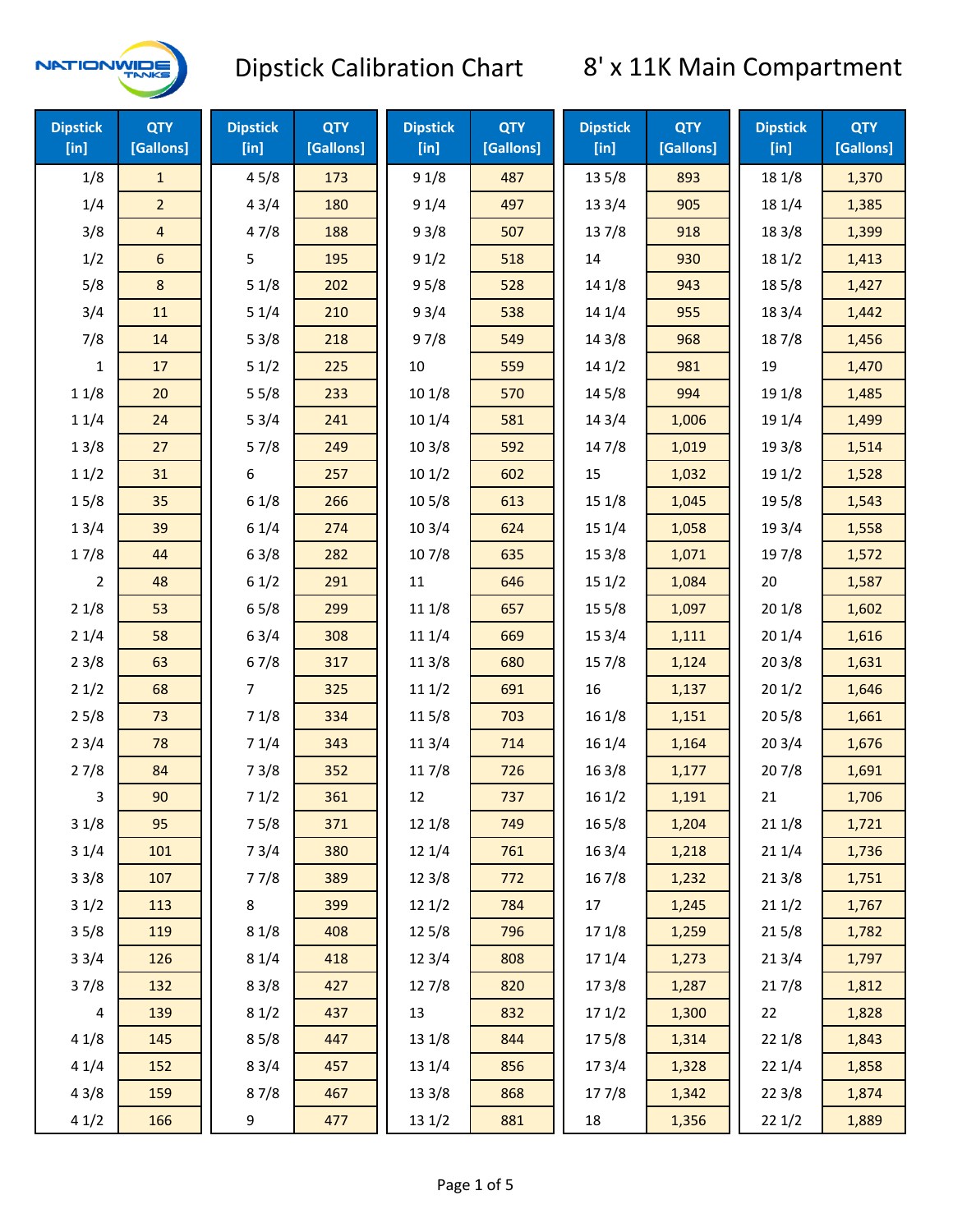

| <b>Dipstick</b><br>[in] | <b>QTY</b><br>[Gallons] | <b>Dipstick</b><br>$[$ in] | <b>QTY</b><br>[Gallons] | <b>Dipstick</b><br>$[$ in] | <b>QTY</b><br>[Gallons] | <b>Dipstick</b><br>$[$ in] | <b>QTY</b><br>[Gallons] | <b>Dipstick</b><br>$[$ in] | <b>QTY</b><br>[Gallons] |
|-------------------------|-------------------------|----------------------------|-------------------------|----------------------------|-------------------------|----------------------------|-------------------------|----------------------------|-------------------------|
| 225/8                   | 1,905                   | 271/8                      | 2,485                   | 315/8                      | 3,100                   | 36 1/8                     | 3,744                   | 40 5/8                     | 4,406                   |
| 223/4                   | 1,920                   | 271/4                      | 2,501                   | 31 3/4                     | 3,118                   | 36 1/4                     | 3,762                   | 40 3/4                     | 4,425                   |
| 227/8                   | 1,936                   | 273/8                      | 2,518                   | 317/8                      | 3,136                   | 363/8                      | 3,780                   | 407/8                      | 4,444                   |
| 23                      | 1,952                   | 271/2                      | 2,535                   | 32                         | 3,153                   | 361/2                      | 3,798                   | 41                         | 4,462                   |
| 231/8                   | 1,967                   | 275/8                      | 2,551                   | 32 1/8                     | 3,171                   | $36\,5/8$                  | 3,816                   | 41 1/8                     | 4,481                   |
| 231/4                   | 1,983                   | 273/4                      | 2,568                   | 32 1/4                     | 3,188                   | 363/4                      | 3,835                   | 41 1/4                     | 4,500                   |
| 233/8                   | 1,999                   | 277/8                      | 2,585                   | 323/8                      | 3,206                   | 36 7/8                     | 3,853                   | 41 3/8                     | 4,518                   |
| 231/2                   | 2,014                   | 28                         | 2,602                   | 321/2                      | 3,224                   | 37                         | 3,871                   | 411/2                      | 4,537                   |
| 235/8                   | 2,030                   | 28 1/8                     | 2,619                   | 32 5/8                     | 3,241                   | 37 1/8                     | 3,890                   | 41 5/8                     | 4,555                   |
| 233/4                   | 2,046                   | 28 1/4                     | 2,636                   | 32 3/4                     | 3,259                   | 37 1/4                     | 3,908                   | 41 3/4                     | 4,574                   |
| 237/8                   | 2,062                   | 28 3/8                     | 2,652                   | 327/8                      | 3,277                   | 373/8                      | 3,926                   | 417/8                      | 4,593                   |
| 24                      | 2,078                   | 281/2                      | 2,669                   | 33                         | 3,294                   | 371/2                      | 3,944                   | 42                         | 4,612                   |
| 24 1/8                  | 2,094                   | 285/8                      | 2,686                   | 33 1/8                     | 3,312                   | 375/8                      | 3,963                   | 42 1/8                     | 4,630                   |
| 241/4                   | 2,109                   | 28 3/4                     | 2,703                   | 33 1/4                     | 3,330                   | 373/4                      | 3,981                   | 42 1/4                     | 4,649                   |
| 243/8                   | 2,125                   | 287/8                      | 2,720                   | 333/8                      | 3,348                   | 377/8                      | 3,999                   | 42 3/8                     | 4,668                   |
| 241/2                   | 2,141                   | 29                         | 2,737                   | 331/2                      | 3,366                   | 38                         | 4,018                   | 421/2                      | 4,686                   |
| 245/8                   | 2,157                   | 29 1/8                     | 2,754                   | 33 5/8                     | 3,383                   | 38 1/8                     | 4,036                   | 42 5/8                     | 4,705                   |
| 243/4                   | 2,174                   | 29 1/4                     | 2,772                   | 33 3/4                     | 3,401                   | 38 1/4                     | 4,055                   | 42 3/4                     | 4,724                   |
| 24 7/8                  | 2,190                   | 293/8                      | 2,789                   | 337/8                      | 3,419                   | 38 3/8                     | 4,073                   | 42 7/8                     | 4,743                   |
| 25                      | 2,206                   | 29 1/2                     | 2,806                   | 34                         | 3,437                   | 38 1/2                     | 4,091                   | 43                         | 4,761                   |
| 25 1/8                  | 2,222                   | 29 5/8                     | 2,823                   | 34 1/8                     | 3,455                   | 38 5/8                     | 4,110                   | 43 1/8                     | 4,780                   |
| 251/4                   | 2,238                   | 29 3/4                     | 2,840                   | 34 1/4                     | 3,473                   | 38 3/4                     | 4,128                   | 43 1/4                     | 4,799                   |
| 253/8                   | 2,254                   | 297/8                      | 2,857                   | 34 3/8                     | 3,491                   | 387/8                      | 4,147                   | 43 3/8                     | 4,818                   |
| 251/2                   | 2,271                   | 30                         | 2,874                   | 341/2                      | 3,509                   | 39                         | 4,165                   | 431/2                      | 4,836                   |
| 255/8                   | 2,287                   | 30 1/8                     | 2,892                   | 34 5/8                     | 3,527                   | 39 1/8                     | 4,184                   | 43 5/8                     | 4,855                   |
| 253/4                   | 2,303                   | 30 1/4                     | 2,909                   | 34 3/4                     | 3,545                   | 39 1/4                     | 4,202                   | 43 3/4                     | 4,874                   |
| 257/8                   | 2,320                   | 303/8                      | 2,926                   | 347/8                      | 3,563                   | 39 3/8                     | 4,221                   | 437/8                      | 4,893                   |
| 26                      | 2,336                   | 301/2                      | 2,944                   | 35                         | 3,581                   | 39 1/2                     | 4,239                   | 44                         | 4,912                   |
| 261/8                   | 2,352                   | 30 5/8                     | 2,961                   | 35 1/8                     | 3,599                   | 39 5/8                     | 4,258                   | 44 1/8                     | 4,930                   |
| 26 1/4                  | 2,369                   | 30 3/4                     | 2,978                   | 35 1/4                     | 3,617                   | 39 3/4                     | 4,276                   | 44 1/4                     | 4,949                   |
| 263/8                   | 2,385                   | 307/8                      | 2,996                   | 35 3/8                     | 3,635                   | 397/8                      | 4,295                   | 44 3/8                     | 4,968                   |
| 261/2                   | 2,402                   | 31                         | 3,013                   | 351/2                      | 3,653                   | 40                         | 4,313                   | 44 1/2                     | 4,987                   |
| 265/8                   | 2,418                   | 31 1/8                     | 3,031                   | 35 5/8                     | 3,671                   | 40 1/8                     | 4,332                   | 44 5/8                     | 5,006                   |
| 263/4                   | 2,435                   | 31 1/4                     | 3,048                   | 35 3/4                     | 3,689                   | 40 1/4                     | 4,351                   | 44 3/4                     | 5,024                   |
| 267/8                   | 2,451                   | 31 3/8                     | 3,065                   | 357/8                      | 3,707                   | 40 3/8                     | 4,369                   | 447/8                      | 5,043                   |
| 27                      | 2,468                   | 31 1/2                     | 3,083                   | 36                         | 3,726                   | 40 1/2                     | 4,388                   | 45                         | 5,062                   |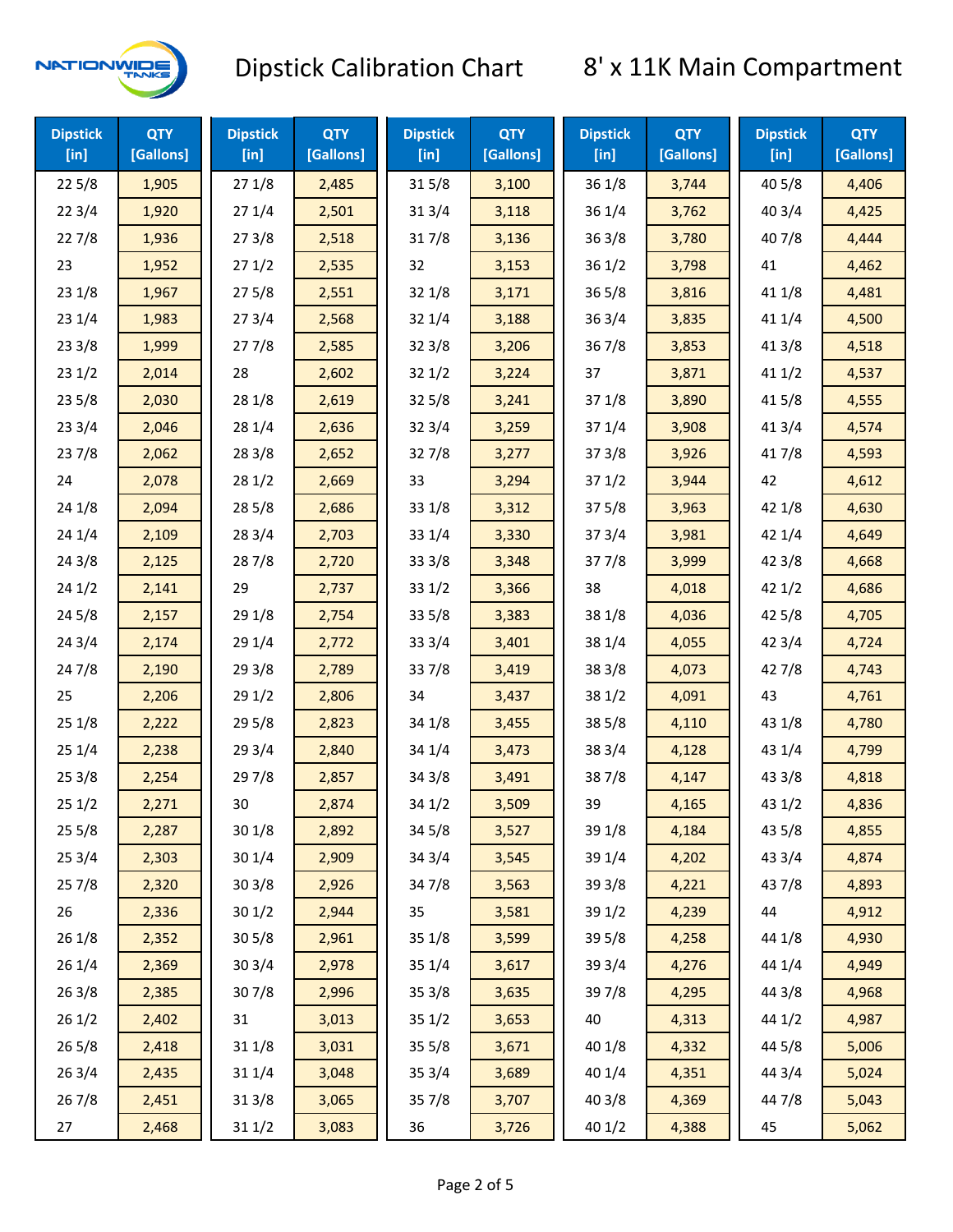

| <b>Dipstick</b><br>$[$ in] | <b>QTY</b><br>[Gallons] | <b>Dipstick</b><br>$[$ in] | <b>QTY</b><br>[Gallons] | <b>Dipstick</b><br>$[$ in] | <b>QTY</b><br>[Gallons] | <b>Dipstick</b><br>$[$ in] | <b>QTY</b><br>[Gallons] | <b>Dipstick</b><br>$[$ in] | <b>QTY</b><br>[Gallons] |
|----------------------------|-------------------------|----------------------------|-------------------------|----------------------------|-------------------------|----------------------------|-------------------------|----------------------------|-------------------------|
| 45 1/8                     | 5,081                   | 49 5/8                     | 5,760                   | 54 1/8                     | 6,437                   | 58 5/8                     | 7,104                   | 63 1/8                     | 7,753                   |
| 45 1/4                     | 5,100                   | 49 3/4                     | 5,779                   | 54 1/4                     | 6,456                   | 58 3/4                     | 7,122                   | 63 1/4                     | 7,771                   |
| 45 3/8                     | 5,119                   | 49 7/8                     | 5,798                   | 54 3/8                     | 6,474                   | 587/8                      | 7,140                   | 63 3/8                     | 7,788                   |
| 451/2                      | 5,137                   | 50                         | 5,817                   | 54 1/2                     | 6,493                   | 59                         | 7,158                   | 63 1/2                     | 7,806                   |
| 45 5/8                     | 5,156                   | 501/8                      | 5,836                   | 54 5/8                     | 6,512                   | 59 1/8                     | 7,177                   | 63 5/8                     | 7,824                   |
| 45 3/4                     | 5,175                   | 501/4                      | 5,854                   | 54 3/4                     | 6,530                   | 59 1/4                     | 7,195                   | 63 3/4                     | 7,841                   |
| 45 7/8                     | 5,194                   | 503/8                      | 5,873                   | 54 7/8                     | 6,549                   | 59 3/8                     | 7,213                   | 637/8                      | 7,859                   |
| 46                         | 5,213                   | 501/2                      | 5,892                   | 55                         | 6,567                   | 59 1/2                     | 7,231                   | 64                         | 7,877                   |
| 46 1/8                     | 5,232                   | 505/8                      | 5,911                   | 55 1/8                     | 6,586                   | 59 5/8                     | 7,250                   | 64 1/8                     | 7,894                   |
| 46 1/4                     | 5,251                   | 503/4                      | 5,930                   | 55 1/4                     | 6,605                   | 59 3/4                     | 7,268                   | 64 1/4                     | 7,912                   |
| 46 3/8                     | 5,269                   | 507/8                      | 5,949                   | 55 3/8                     | 6,623                   | 597/8                      | 7,286                   | 64 3/8                     | 7,929                   |
| 46 1/2                     | 5,288                   | 51                         | 5,968                   | 551/2                      | 6,642                   | 60                         | 7,304                   | 64 1/2                     | 7,947                   |
| 46 5/8                     | 5,307                   | 51 1/8                     | 5,986                   | 55 5/8                     | 6,661                   | 60 1/8                     | 7,322                   | 64 5/8                     | 7,964                   |
| 46 3/4                     | 5,326                   | 51 1/4                     | 6,005                   | 55 3/4                     | 6,679                   | 60 1/4                     | 7,340                   | 64 3/4                     | 7,982                   |
| 46 7/8                     | 5,345                   | 513/8                      | 6,024                   | 55 7/8                     | 6,698                   | 60 3/8                     | 7,359                   | 64 7/8                     | 7,999                   |
| 47                         | 5,364                   | 511/2                      | 6,043                   | 56                         | 6,716                   | 601/2                      | 7,377                   | 65                         | 8,017                   |
| 47 1/8                     | 5,383                   | 515/8                      | 6,062                   | 56 1/8                     | 6,735                   | 60 5/8                     | 7,395                   | 65 1/8                     | 8,034                   |
| 47 1/4                     | 5,402                   | 51 3/4                     | 6,080                   | 56 1/4                     | 6,753                   | 60 3/4                     | 7,413                   | 65 1/4                     | 8,051                   |
| 47 3/8                     | 5,420                   | 517/8                      | 6,099                   | 56 3/8                     | 6,772                   | 607/8                      | 7,431                   | 65 3/8                     | 8,069                   |
| 47 1/2                     | 5,439                   | 52                         | 6,118                   | 56 1/2                     | 6,790                   | 61                         | 7,449                   | 65 1/2                     | 8,086                   |
| 475/8                      | 5,458                   | 52 1/8                     | 6,137                   | 56 5/8                     | 6,809                   | 61 1/8                     | 7,467                   | 65 5/8                     | 8,103                   |
| 473/4                      | 5,477                   | 52 1/4                     | 6,156                   | 56 3/4                     | 6,827                   | 61 1/4                     | 7,485                   | 65 3/4                     | 8,121                   |
| 477/8                      | 5,496                   | 523/8                      | 6,174                   | 567/8                      | 6,846                   | 61 3/8                     | 7,503                   | 65 7/8                     | 8,138                   |
| 48                         | 5,515                   | 521/2                      | 6,193                   | 57                         | 6,864                   | 611/2                      | 7,521                   | 66                         | 8,155                   |
| 48 1/8                     | 5,534                   | 525/8                      | 6,212                   | 57 1/8                     | 6,883                   | 615/8                      | 7,539                   | 66 1/8                     | 8,172                   |
| 48 1/4                     | 5,553                   | 52 3/4                     | 6,231                   | 57 1/4                     | 6,901                   | 613/4                      | 7,557                   | 66 1/4                     | 8,190                   |
| 48 3/8                     | 5,571                   | 527/8                      | 6,250                   | 57 3/8                     | 6,920                   | 617/8                      | 7,575                   | 66 3/8                     | 8,207                   |
| 48 1/2                     | 5,590                   | 53                         | 6,268                   | 57 1/2                     | 6,938                   | 62                         | 7,593                   | 66 1/2                     | 8,224                   |
| 48 5/8                     | 5,609                   | 53 1/8                     | 6,287                   | 57 5/8                     | 6,957                   | 62 1/8                     | 7,611                   | 66 5/8                     | 8,241                   |
| 48 3/4                     | 5,628                   | 53 1/4                     | 6,306                   | 573/4                      | 6,975                   | 62 1/4                     | 7,628                   | 66 3/4                     | 8,258                   |
| 487/8                      | 5,647                   | 53 3/8                     | 6,325                   | 577/8                      | 6,993                   | 62 3/8                     | 7,646                   | 667/8                      | 8,275                   |
| 49                         | 5,666                   | 53 1/2                     | 6,343                   | 58                         | 7,012                   | 62 1/2                     | 7,664                   | 67                         | 8,292                   |
| 49 1/8                     | 5,685                   | 53 5/8                     | 6,362                   | 58 1/8                     | 7,030                   | 62 5/8                     | 7,682                   | 671/8                      | 8,309                   |
| 49 1/4                     | 5,704                   | 53 3/4                     | 6,381                   | 58 1/4                     | 7,049                   | 62 3/4                     | 7,700                   | 671/4                      | 8,326                   |
| 49 3/8                     | 5,722                   | 537/8                      | 6,399                   | 58 3/8                     | 7,067                   | 627/8                      | 7,717                   | 673/8                      | 8,343                   |
| 49 1/2                     | 5,741                   | 54                         | 6,418                   | 58 1/2                     | 7,085                   | 63                         | 7,735                   | 67 1/2                     | 8,360                   |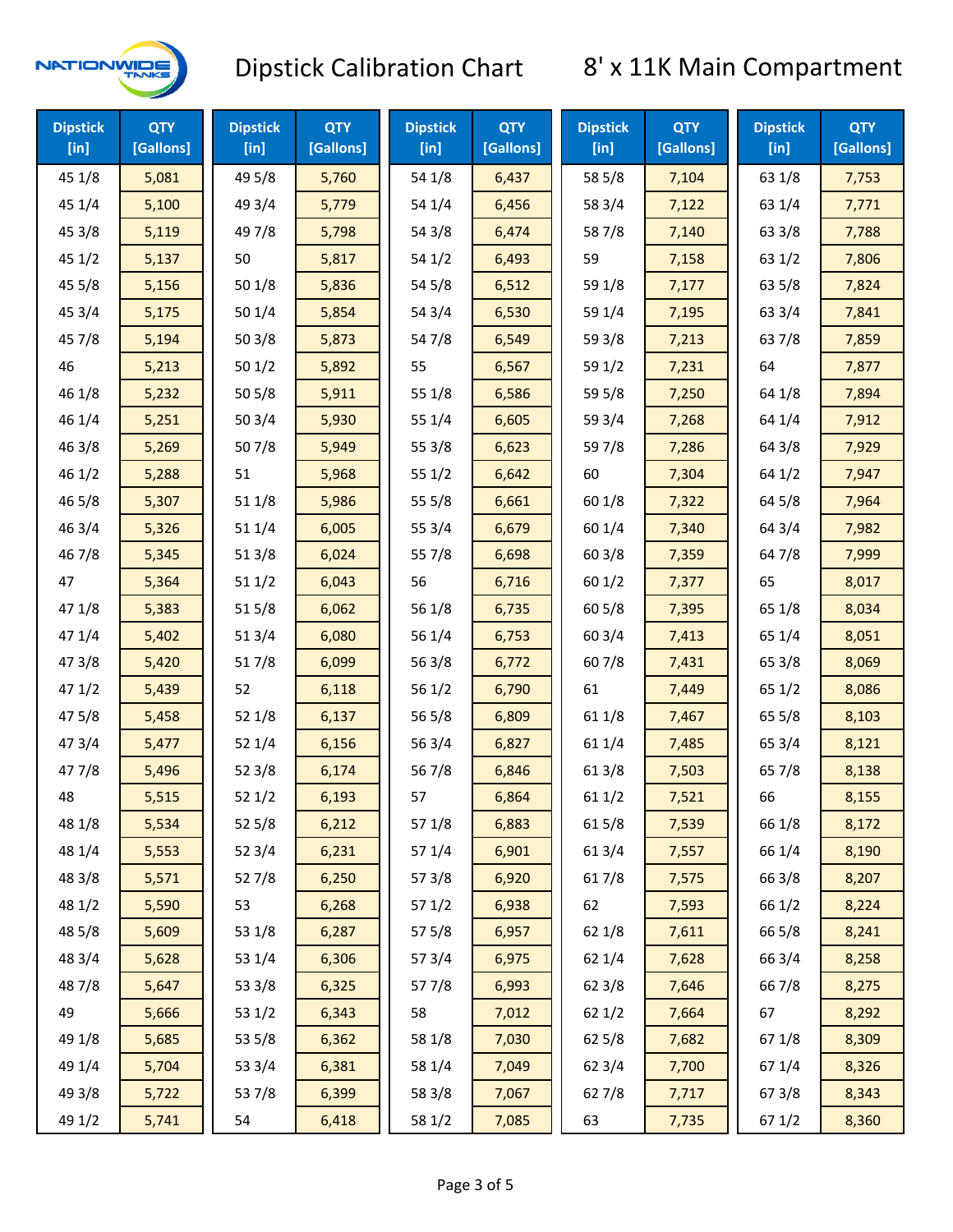

| <b>Dipstick</b><br>$[$ in] | <b>QTY</b><br>[Gallons] | <b>Dipstick</b><br>$[$ in] | <b>QTY</b><br>[Gallons] | <b>Dipstick</b><br>$[$ in] | <b>QTY</b><br>[Gallons] | <b>Dipstick</b><br>$[$ in] | <b>QTY</b><br>[Gallons] | <b>Dipstick</b><br>$[$ in] | <b>QTY</b><br>[Gallons] |
|----------------------------|-------------------------|----------------------------|-------------------------|----------------------------|-------------------------|----------------------------|-------------------------|----------------------------|-------------------------|
| 675/8                      | 8,377                   | 72 1/8                     | 8,968                   | 765/8                      | 9,516                   | 81 1/8                     | 10,010                  | 855/8                      | 10,438                  |
| 67 3/4                     | 8,394                   | 72 1/4                     | 8,984                   | 763/4                      | 9,530                   | 81 1/4                     | 10,023                  | 85 3/4                     | 10,449                  |
| 677/8                      | 8,411                   | 72 3/8                     | 9,000                   | 767/8                      | 9,545                   | 81 3/8                     | 10,036                  | 857/8                      | 10,460                  |
| 68                         | 8,428                   | 721/2                      | 9,015                   | 77                         | 9,559                   | 81 1/2                     | 10,049                  | 86                         | 10,470                  |
| 68 1/8                     | 8,445                   | 725/8                      | 9,031                   | 77 1/8                     | 9,574                   | 815/8                      | 10,062                  | 86 1/8                     | 10,481                  |
| 68 1/4                     | 8,461                   | 72 3/4                     | 9,047                   | 77 1/4                     | 9,588                   | 813/4                      | 10,074                  | 86 1/4                     | 10,491                  |
| 68 3/8                     | 8,478                   | 727/8                      | 9,063                   | 77 3/8                     | 9,602                   | 817/8                      | 10,087                  | 86 3/8                     | 10,502                  |
| 68 1/2                     | 8,495                   | 73                         | 9,078                   | 771/2                      | 9,617                   | 82                         | 10,099                  | 86 1/2                     | 10,512                  |
| 68 5/8                     | 8,512                   | 73 1/8                     | 9,094                   | 775/8                      | 9,631                   | 82 1/8                     | 10,112                  | 86 5/8                     | 10,522                  |
| 68 3/4                     | 8,528                   | 73 1/4                     | 9,109                   | 773/4                      | 9,645                   | 82 1/4                     | 10,124                  | 86 3/4                     | 10,533                  |
| 687/8                      | 8,545                   | 73 3/8                     | 9,125                   | 777/8                      | 9,659                   | 82 3/8                     | 10,137                  | 867/8                      | 10,543                  |
| 69                         | 8,562                   | 73 1/2                     | 9,140                   | 78                         | 9,673                   | 821/2                      | 10,149                  | 87                         | 10,553                  |
| 69 1/8                     | 8,578                   | 73 5/8                     | 9,156                   | 78 1/8                     | 9,687                   | 82 5/8                     | 10,161                  | 871/8                      | 10,563                  |
| 69 1/4                     | 8,595                   | 73 3/4                     | 9,171                   | 78 1/4                     | 9,701                   | 82 3/4                     | 10,173                  | 87 1/4                     | 10,573                  |
| 69 3/8                     | 8,611                   | 737/8                      | 9,187                   | 78 3/8                     | 9,715                   | 827/8                      | 10,186                  | 87 3/8                     | 10,583                  |
| 69 1/2                     | 8,628                   | 74                         | 9,202                   | 78 1/2                     | 9,729                   | 83                         | 10,198                  | 871/2                      | 10,593                  |
| 69 5/8                     | 8,644                   | 74 1/8                     | 9,217                   | 78 5/8                     | 9,743                   | 83 1/8                     | 10,210                  | 87 5/8                     | 10,602                  |
| 69 3/4                     | 8,661                   | 74 1/4                     | 9,233                   | 78 3/4                     | 9,757                   | 83 1/4                     | 10,222                  | 87 3/4                     | 10,612                  |
| 69 7/8                     | 8,677                   | 74 3/8                     | 9,248                   | 787/8                      | 9,771                   | 83 3/8                     | 10,234                  | 877/8                      | 10,622                  |
| 70                         | 8,694                   | 74 1/2                     | 9,263                   | 79                         | 9,784                   | 83 1/2                     | 10,246                  | 88                         | 10,631                  |
| 70 1/8                     | 8,710                   | 74 5/8                     | 9,278                   | 79 1/8                     | 9,798                   | 83 5/8                     | 10,257                  | 88 1/8                     | 10,640                  |
| 70 1/4                     | 8,726                   | 74 3/4                     | 9,293                   | 79 1/4                     | 9,812                   | 83 3/4                     | 10,269                  | 88 1/4                     | 10,650                  |
| 70 3/8                     | 8,743                   | 747/8                      | 9,309                   | 79 3/8                     | 9,825                   | 837/8                      | 10,281                  | 88 3/8                     | 10,659                  |
| 70 1/2                     | 8,759                   | 75                         | 9,324                   | 79 1/2                     | 9,839                   | 84                         | 10,292                  | 88 1/2                     | 10,668                  |
| 70 5/8                     | 8,775                   | 75 1/8                     | 9,339                   | 79 5/8                     | 9,852                   | 84 1/8                     | 10,304                  | 88 5/8                     | 10,677                  |
| 70 3/4                     | 8,792                   | 75 1/4                     | 9,354                   | 79 3/4                     | 9,866                   | 84 1/4                     | 10,316                  | 88 3/4                     | 10,686                  |
| 70 7/8                     | 8,808                   | 75 3/8                     | 9,369                   | 79 7/8                     | 9,879                   | 84 3/8                     | 10,327                  | 887/8                      | 10,695                  |
| 71                         | 8,824                   | 75 1/2                     | 9,384                   | 80                         | 9,893                   | 84 1/2                     | 10,338                  | 89                         | 10,704                  |
| 71 1/8                     | 8,840                   | 75 5/8                     | 9,398                   | 80 1/8                     | 9,906                   | 84 5/8                     | 10,350                  | 89 1/8                     | 10,713                  |
| 71 1/4                     | 8,856                   | 75 3/4                     | 9,413                   | 80 1/4                     | 9,919                   | 84 3/4                     | 10,361                  | 89 1/4                     | 10,722                  |
| 713/8                      | 8,872                   | 75 7/8                     | 9,428                   | 80 3/8                     | 9,932                   | 847/8                      | 10,372                  | 89 3/8                     | 10,730                  |
| 71 1/2                     | 8,888                   | 76                         | 9,443                   | 80 1/2                     | 9,945                   | 85                         | 10,383                  | 89 1/2                     | 10,739                  |
| 715/8                      | 8,904                   | 76 1/8                     | 9,457                   | 80 5/8                     | 9,959                   | 85 1/8                     | 10,394                  | 89 5/8                     | 10,747                  |
| 713/4                      | 8,920                   | 76 1/4                     | 9,472                   | 80 3/4                     | 9,972                   | 85 1/4                     | 10,405                  | 89 3/4                     | 10,756                  |
| 717/8                      | 8,936                   | 763/8                      | 9,487                   | 807/8                      | 9,985                   | 85 3/8                     | 10,416                  | 897/8                      | 10,764                  |
| 72                         | 8,952                   | 76 1/2                     | 9,501                   | 81                         | 9,998                   | 85 1/2                     | 10,427                  | 90                         | 10,772                  |